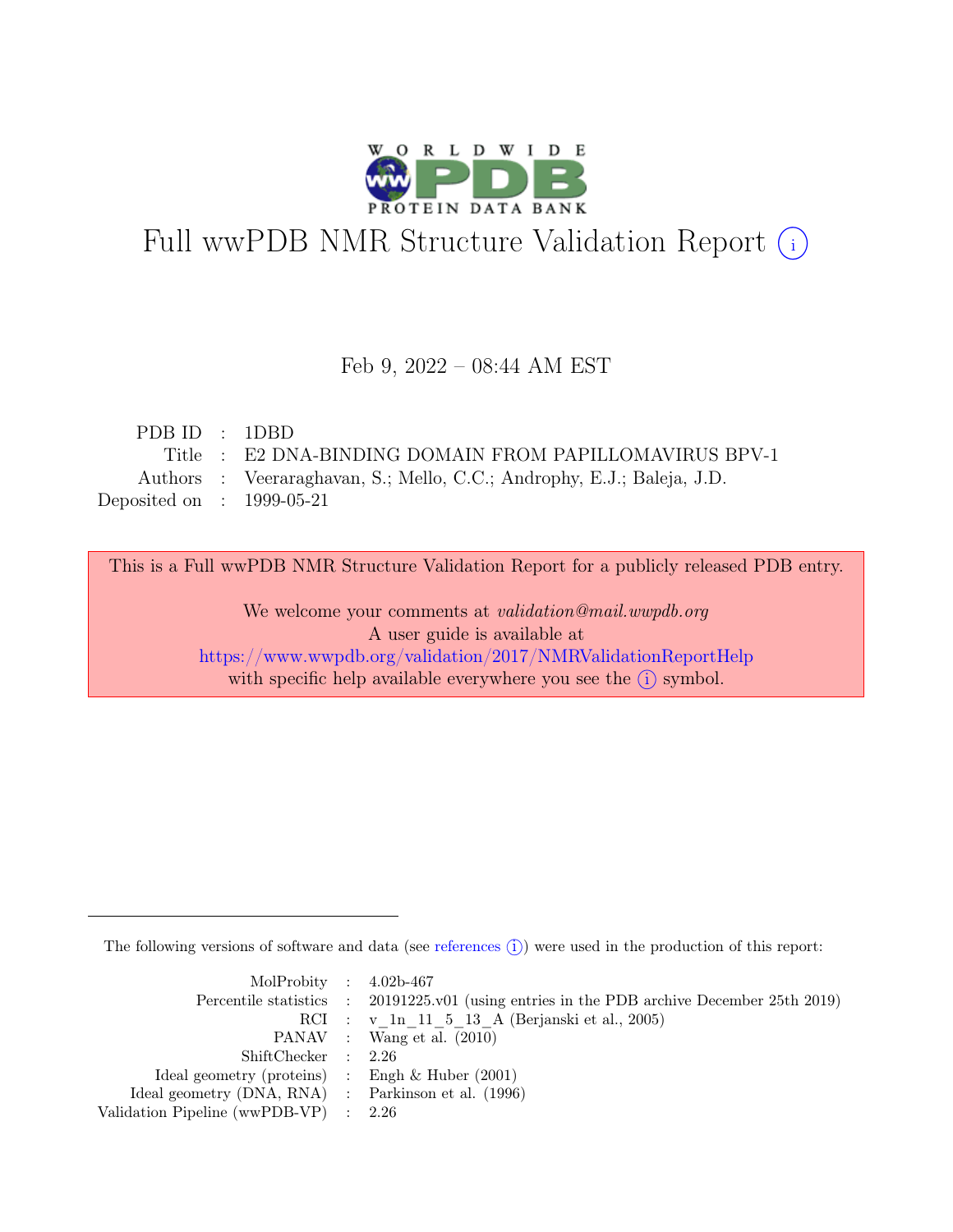## 1 Overall quality at a glance  $(i)$

The following experimental techniques were used to determine the structure: SOLUTION NMR

The overall completeness of chemical shifts assignment was not calculated.

There are no overall percentile quality scores available for this entry.

The table below summarises the geometric issues observed across the polymeric chains and their fit to the experimental data. The red, orange, yellow and green segments indicate the fraction of residues that contain outliers for  $\geq$ =3, 2, 1 and 0 types of geometric quality criteria. A cyan segment indicates the fraction of residues that are not part of the well-defined cores, and a grey segment represents the fraction of residues that are not modelled. The numeric value for each fraction is indicated below the corresponding segment, with a dot representing fractions  $\epsilon = 5\%$ 

| Mol | $\mid$ Chain $\mid$ Length $\mid$ | Quality of chain |
|-----|-----------------------------------|------------------|
|     | $100\,$                           | 100%             |
|     | $100\,$                           | 100%             |

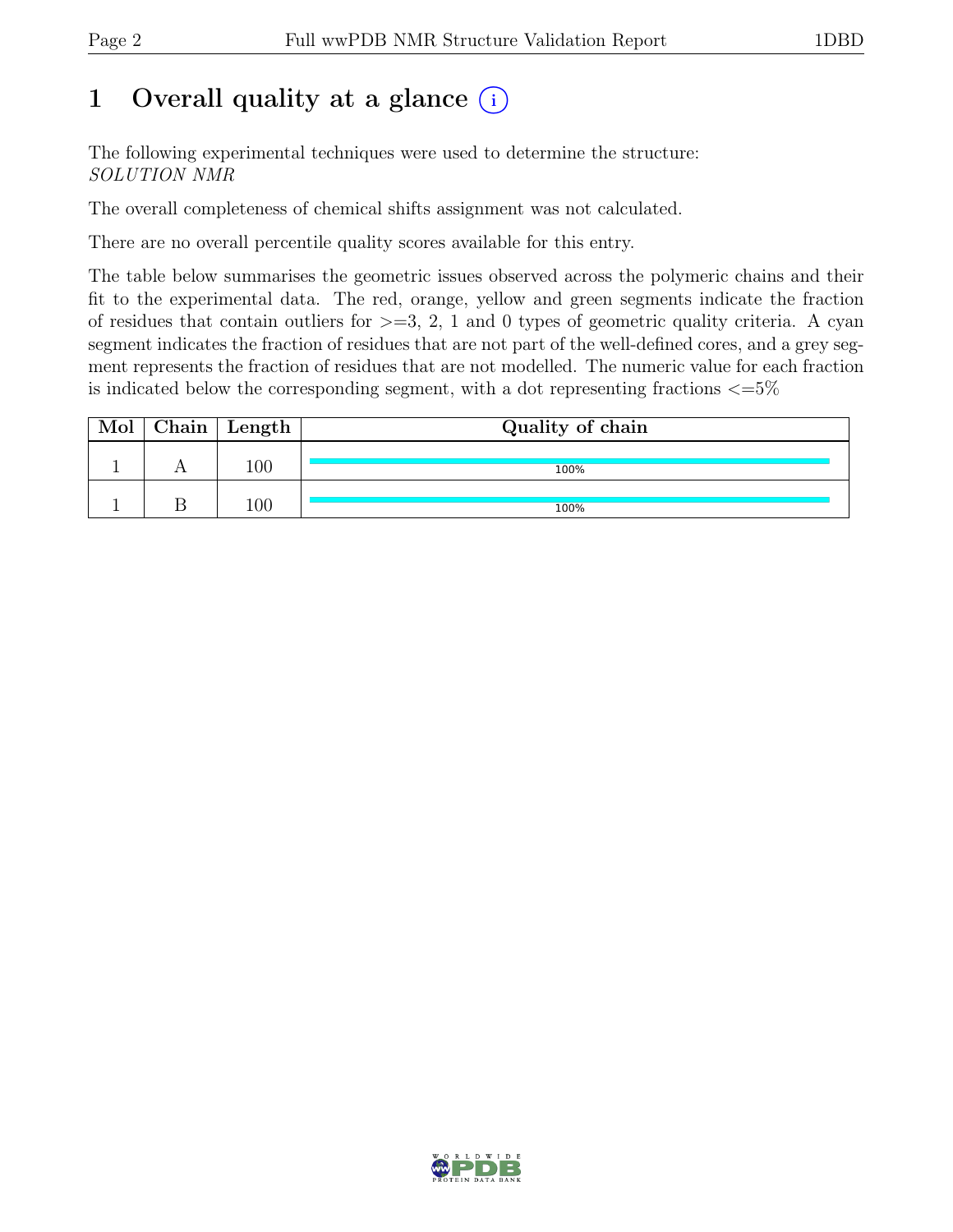## 2 Ensemble composition and analysis  $(i)$

This entry contains 1 models. Identification of well-defined residues and clustering analysis are not possible.

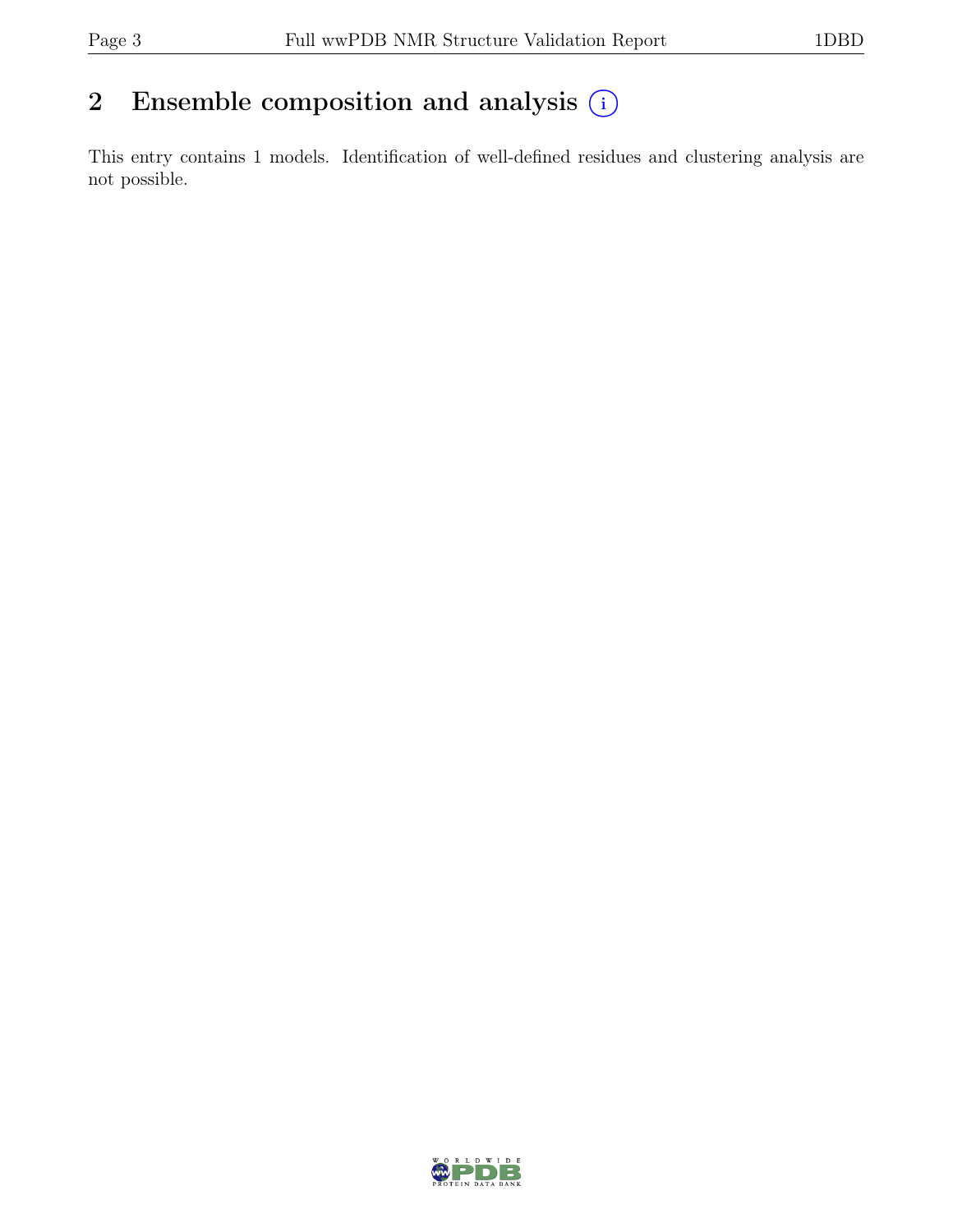## 3 Entry composition  $(i)$

There is only 1 type of molecule in this entry. The entry contains 1584 atoms, of which 0 are hydrogens and 0 are deuteriums.

|  |  | Mol   Chain   Residues | Atoms       |             |         |                  | lrace |  |
|--|--|------------------------|-------------|-------------|---------|------------------|-------|--|
|  |  | 100                    | Total C N O |             |         |                  |       |  |
|  |  | 792                    |             | 496 150 142 |         |                  |       |  |
|  |  |                        | Total C N   |             |         | $\left( \right)$ |       |  |
|  |  | 100                    | 792         |             | 496 150 | - 142            |       |  |

• Molecule 1 is a protein called REGULATORY PROTEIN E2.

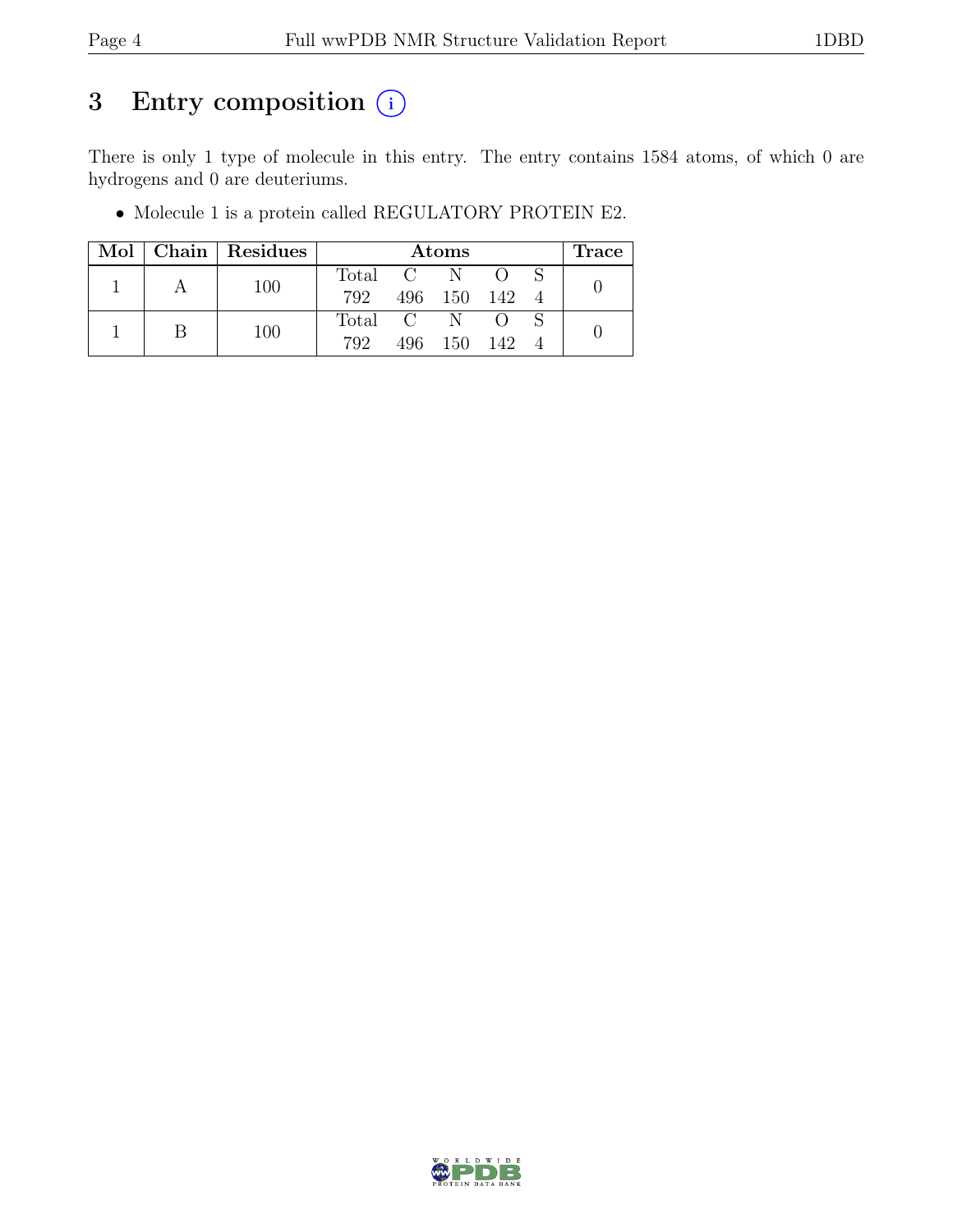## 4 Residue-property plots (i)

These plots are provided for all protein, RNA, DNA and oligosaccharide chains in the entry. The first graphic is the same as shown in the summary in section 1 of this report. The second graphic shows the sequence where residues are colour-coded according to the number of geometric quality criteria for which they contain at least one outlier: green  $= 0$ , yellow  $= 1$ , orange  $= 2$  and red  $=$ 3 or more. Stretches of 2 or more consecutive residues without any outliers are shown as green connectors. Residues which are classified as ill-defined in the NMR ensemble, are shown in cyan with an underline colour-coded according to the previous scheme. Residues which were present in the experimental sample, but not modelled in the final structure are shown in grey.

• Molecule 1: REGULATORY PROTEIN E2

| Chain A:                                                                                                                    | 100%                                                                                                                                                                                                                                                                                                                             |                                                         |
|-----------------------------------------------------------------------------------------------------------------------------|----------------------------------------------------------------------------------------------------------------------------------------------------------------------------------------------------------------------------------------------------------------------------------------------------------------------------------|---------------------------------------------------------|
| G15<br>$\infty$<br>ူ<br>불<br>O                                                                                              | HANGPAKONEERA SARAHA HA<br>군 운 운<br><b>DE</b><br>F18<br>္ဂို<br>N45<br>C46<br>E <sub>2</sub><br>Y43<br>E44<br><sub>D55</sub><br>ਨ<br>S <sub>22</sub><br>ನಿ<br>- SS<br>A <sub>54</sub><br>퓽                                                                                                                                       | E59<br>R60<br>N <sub>56</sub><br>မ္ဘ<br>ĩŏ.             |
| $rac{24}{975}$<br><b>021951</b><br>2051<br>2051<br>$\overline{\text{R}}$<br>62<br><b>SS 38</b><br>F <sub>2</sub><br>Е<br>R. | F10<br>89<br><b>REBEREE ERE</b><br>88<br>N82<br>N90<br>T <sub>95</sub><br>8<br>F@I<br>္တ<br>G <sub>93</sub><br>ऊ<br><b>S97</b><br>ΓT<br>۵<br>$\omega$<br>Æ.                                                                                                                                                                      |                                                         |
|                                                                                                                             | • Molecule 1: REGULATORY PROTEIN E2                                                                                                                                                                                                                                                                                              |                                                         |
| Chain B:                                                                                                                    | 100%                                                                                                                                                                                                                                                                                                                             |                                                         |
| Ξ<br><b>2398522</b><br>운<br>နိ<br>岊<br>쁲<br>둉                                                                               | <b>DRESIS</b><br><b>ESPIRES</b><br><b>V28</b><br>K28<br>N45<br>C46<br>N26<br>Q27<br><b>Y31</b><br>R32<br>æ<br>H41<br>R42<br>Y43<br>E44<br><b>E48</b><br><b>EP1</b><br><b>DSN</b><br><b>D55</b><br>$\overline{5}$<br>្អ ដូ ខ្លួ<br>R <sub>34</sub><br>E<br>y <sub>53</sub><br>A <sub>54</sub><br>P <sub>24</sub><br>A25<br>E<br>惡 | E59<br>R60<br>8<br>N <sub>56</sub><br>G57<br>$\epsilon$ |
|                                                                                                                             | 요<br>E1<br>888889858888898                                                                                                                                                                                                                                                                                                       |                                                         |

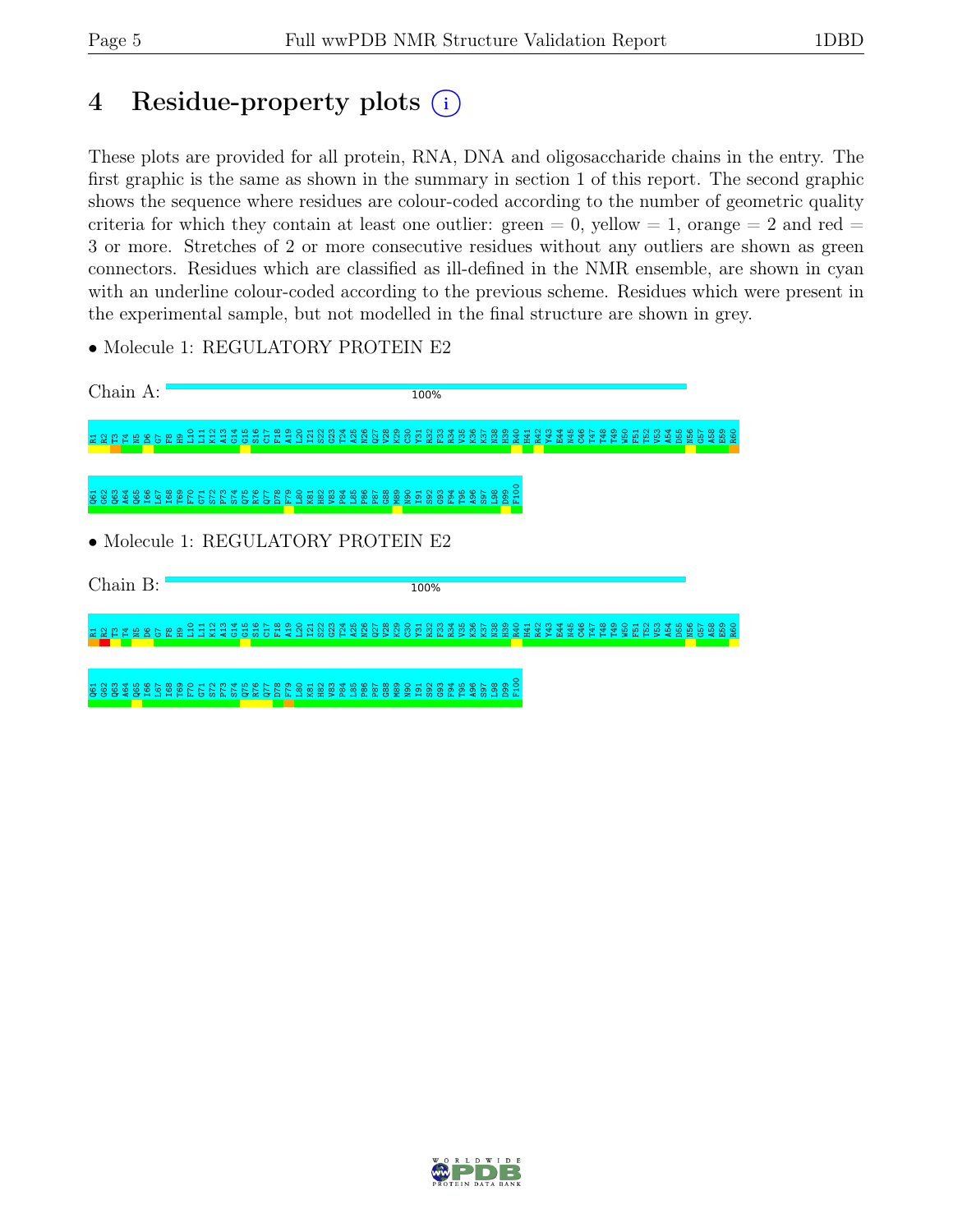## 5 Refinement protocol and experimental data overview  $(i)$

The models were refined using the following method: DG/SA.

Of the 20 calculated structures, 1 were deposited, based on the following criterion: MINIMIZED AVERAGE.

The following table shows the software used for structure solution, optimisation and refinement.

| Software name   Classification |                    | <b>Version</b> |
|--------------------------------|--------------------|----------------|
| X-PLOR                         | refinement         |                |
| Insight                        | structure solution |                |
| X-PLOR                         | structure solution |                |

No chemical shift data was provided.

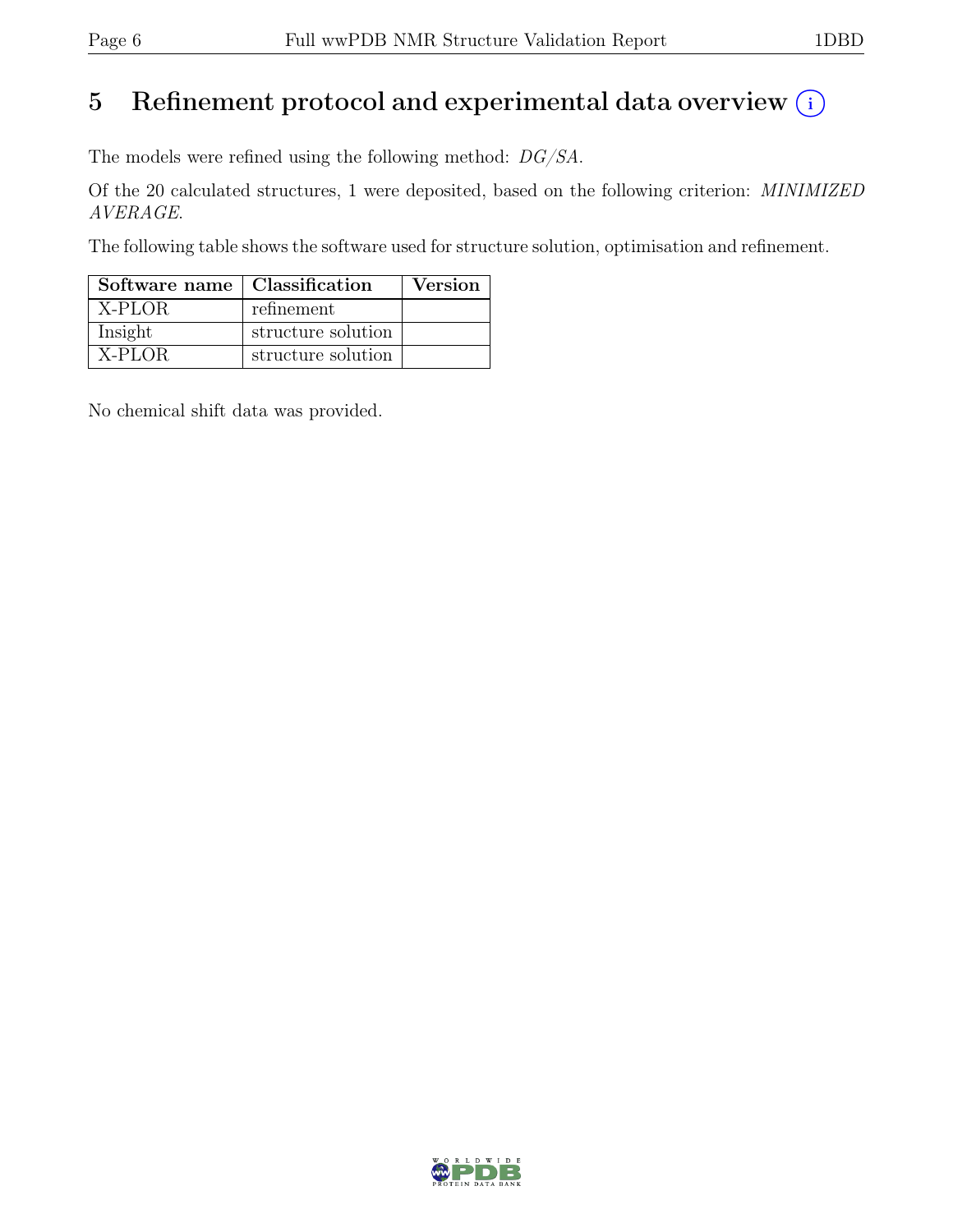## 6 Model quality  $(i)$

## 6.1 Standard geometry (i)

There are no covalent bond-length or bond-angle outliers.

There are no bond-length outliers.

There are no bond-angle outliers.

There are no chirality outliers.

There are no planarity outliers.

### 6.2 Too-close contacts  $(i)$

In the following table, the Non-H and H(model) columns list the number of non-hydrogen atoms and hydrogen atoms in each chain respectively. The H(added) column lists the number of hydrogen atoms added and optimized by MolProbity. The Clashes column lists the number of clashes averaged over the ensemble.

|  | Mol   Chain   Non-H   $H (model)$   $H (added)$   Clashes |  |
|--|-----------------------------------------------------------|--|
|  |                                                           |  |
|  |                                                           |  |
|  |                                                           |  |

The all-atom clashscore is defined as the number of clashes found per 1000 atoms (including hydrogen atoms). The all-atom clashscore for this structure is -.

There are no clashes.

## 6.3 Torsion angles (i)

### 6.3.1 Protein backbone  $(i)$

In the following table, the Percentiles column shows the percent Ramachandran outliers of the chain as a percentile score with respect to all PDB entries followed by that with respect to all NMR entries. The Analysed column shows the number of residues for which the backbone conformation was analysed and the total number of residues.

|  |  |  | Mol   Chain   Analysed   Favoured   Allowed   Outliers   Percentiles |
|--|--|--|----------------------------------------------------------------------|
|  |  |  |                                                                      |
|  |  |  |                                                                      |
|  |  |  |                                                                      |

There are no Ramachandran outliers.

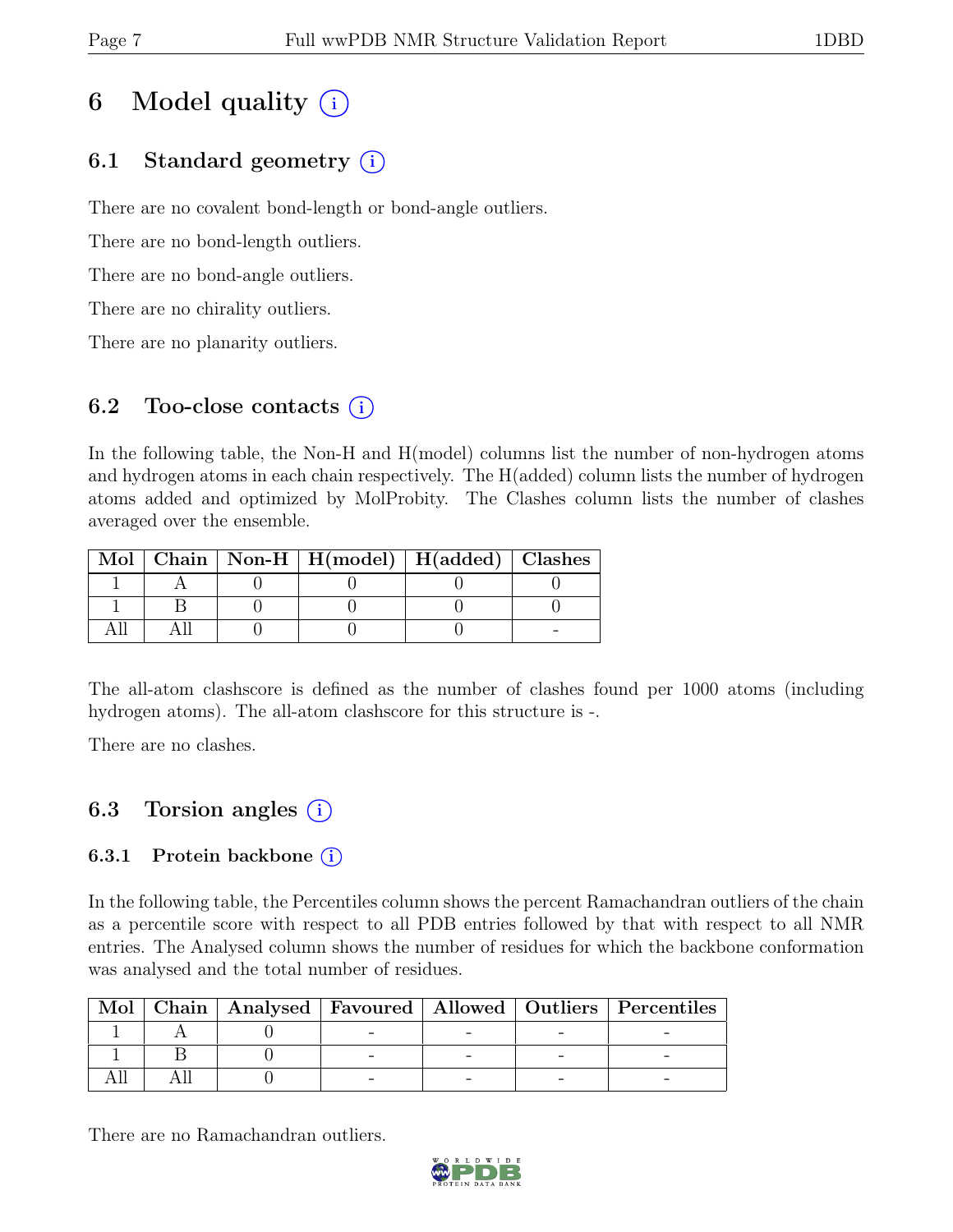#### 6.3.2 Protein sidechains  $(i)$

In the following table, the Percentiles column shows the percent sidechain outliers of the chain as a percentile score with respect to all PDB entries followed by that with respect to all NMR entries. The Analysed column shows the number of residues for which the sidechain conformation was analysed and the total number of residues.

|  |  | Mol   Chain   Analysed   Rotameric   Outliers   Percentiles |
|--|--|-------------------------------------------------------------|
|  |  |                                                             |
|  |  |                                                             |
|  |  |                                                             |

There are no protein residues with a non-rotameric sidechain to report.

#### 6.3.3 RNA  $(i)$

There are no RNA molecules in this entry.

### 6.4 Non-standard residues in protein, DNA, RNA chains  $(i)$

There are no non-standard protein/DNA/RNA residues in this entry.

### 6.5 Carbohydrates  $(i)$

There are no monosaccharides in this entry.

### 6.6 Ligand geometry  $(i)$

There are no ligands in this entry.

### 6.7 Other polymers  $(i)$

There are no such molecules in this entry.

### 6.8 Polymer linkage issues  $(i)$

There are no chain breaks in this entry.